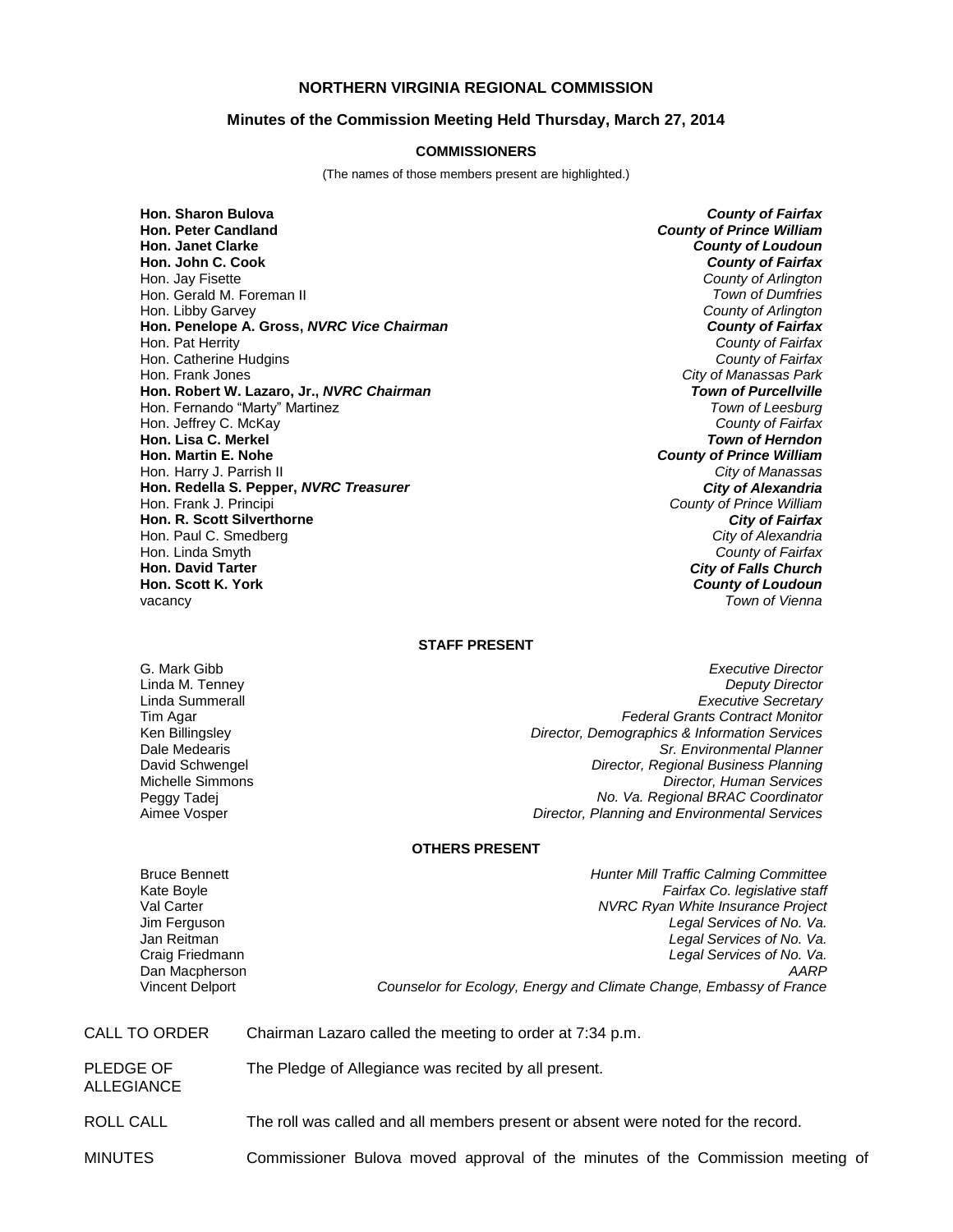Summary Minutes of the Commission March 27, 2014 Page 2

> February 27, 2014. The motion was seconded and carried, with Commissioners Nohe and Silverthorne abstaining.

REPUBLIC OF FRANCE AND COMMONWEALTH OF VIRGINIA **SUSTAINABLE** GROWTH AGREEMENT

Chairman Lazaro welcomed Vincent Delporte, Counselor for Ecology, Energy and Climate Change with the Embassy of France.

Mr. Delporte noted he has a four-year posting in Washington, and has been here with his family for two and one-half years.

Copies of the Joint Declaration to "Support Economic Development, and the Exchange and Application of Mutually Beneficial Sustainable Urban Infrastructure, Transportation, Applied Science, Energy and Climate Technologies and Policies" that was signed two weeks ago were distributed.

In addition to the exchange of science best practices, this agreement will also stimulate economic development. Mr. Delporte stated there is more investment from Europe in the U.S. than U.S. investment in China. Between 2009 and 2013, France's investment in Virginia was over \$570 million, making French businesses the second-largest global investor in the Commonwealth.

To assist in the exchange of best practices, the embassy will place two interns at NVRC for a five-month assignment, beginning in April. The possibility of organizing a conference will be explored. The interns will summarize their work in a report.

*questions and answers* Commissioner Gross asked Mr. Delporte to elaborate on water management. He explained this includes water quality and looking at private companies for a management partnership. France has a large coast and coastal erosion. Brittany has a large dead zone caused by algae blooms. Being good stewards to the environment also bolsters the fishing industry.

> Mr. Gibb thanked the embassy for its work and for hosting the joint declaration signing ceremony. He mentioned the various partnerships NVRC has with different regions in France, and NVRC looks forward to an expanded relationship with the embassy.

AT THE CROSSROADS OF MARKETPLACE HEALTH INSURANCE AND THE RYAN WHITE PROGRAM: LESSONS LEARNED FROM NVRC's 2-MONTH INSURANCE ENROLLMENT PROGRAM

Michelle Simmons, NVRC's Director of Human Services, reported NVRC has administered the Ryan White AIDS grants in Northern Virginia (later expanded to suburban Virginia) for 24 years. Approximately \$100 million has flowed through this project over those years.

Ryan White focuses on improving the health and wellbeing of individuals with HIV/AIDS while reducing the spread of the disease. Accessible HIV treatment is important as a preventive measure as people with HIV/AIDS who are on AIDS pharmaceuticals are less likely to infect others. This funding has enabled our local service delivery partners to reduce transmission of the disease, including preventing babies born to HIV-positive mothers from also converting to an HIV-positive status.

With wider availability of health insurance coverage for a population that once was "uninsurable," NVRC in cooperation with Virginia Department of Health, Legal Services of Northern Virginia, and the Ryan White service provider network, has been working to enroll clients into health insurance.

Insurance is a comprehensive and cost effective alternative to annual HIV treatment costs that average \$20,000 per person.

The four insurance enrollment specialists working on this project – Val Carter, Craig Friedmann, Monu Harnal, and Jan Reitman – each shared a vignette of their experience helping Ryan White clients sign-up for health insurance.

In response to a question from Chairman Lazaro, Ms. Simmons indicated about 523 or 61% of estimated eligible Ryan White clients had signed up for health insurance through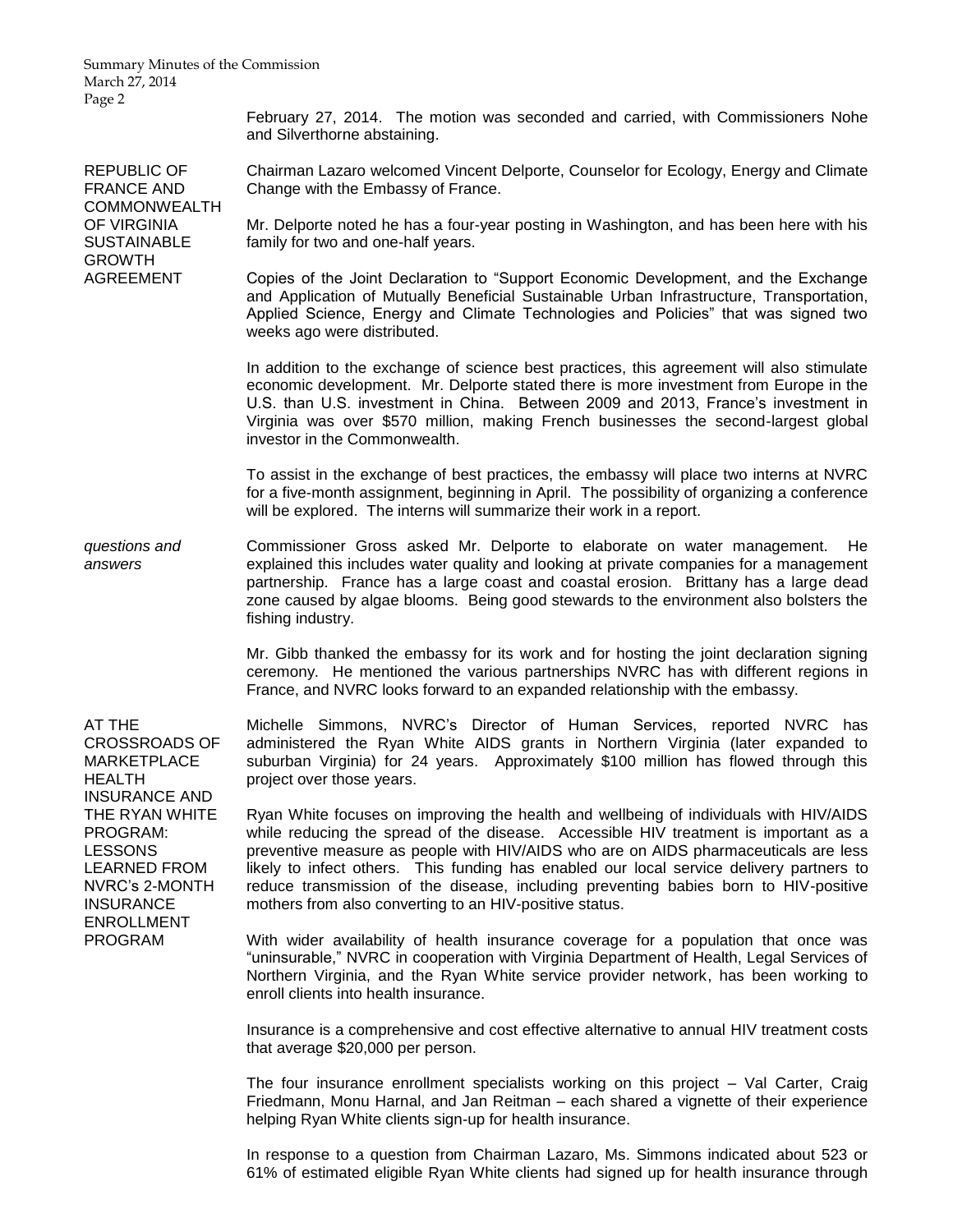Summary Minutes of the Commission March 27, 2014 Page 3

one of the various health insurance enrollment initiatives in the region. Chairman Lazaro asked Ms. Simmons to provide the Commission with a follow-up in six months. Mr. Gibb thanked the insurance enrollers for their work. EXECUTIVE DIRECTOR'S REPORT Printed copies of the report were distributed: • Workforce Task Force • No. Va. Regional Community, Military and Federal Facilities Alliance • Ryan White/ Affordable Care Act • Demographics • Airport Summit • Home Performance with Energy Star Program • Meeting with Northern Virginia Conservation Trust • Award Received from Virginia International University • Know Toxics Seminar • Long Range Planning Strategies with DEQ • NVRC on the Move **WORKFORCE** DEVELOPMENT TASK FORCE REPORT The Task Force met with the representatives from public school systems and the local colleges on March 26. Commissioner Gross commented that this was the first time all of the Northern Virginia local school systems met together. Chairman Lazaro reported he was struck by the fact that the STEM classes often have a smaller class size than the "regular" classes, which increases the cost of STEM classes and puts them at risk of being cut for budgetary purposes. Chairman Lazaro said the task force will meet again in April and he has invited Sens. Warner and Kaine to attend. Commissioner Clarke reported the Commission could consider being the unifier on workforce development issues. Commissioner Gross's take-away from the session is the need to integrate k-12 education with the community college and the four-year colleges. Commissioner Nohe was struck by the need to invest more in the existing teaching force. Chairman Lazaro was intrigued by the suggestion of the Prince William representatives for the creation of a regional workforce academy. Chairman Lazaro also reported that Germany invests heavily in workforce development. An NVRC contingent discussed this with the German embassy and its wants to see a Northern Virginia pilot program. LEGISLATIVE COMMITTEE REPORT Ms. Rowland reported the General Assembly did not complete the budget due to a disagreement over Medicaid expansion. The House's budget was introduced in the special session. The Senate's budget will be heard by the Senate Finance Committee on April 1. The Senate will return on April 7. Chairman Lazaro asked about additional funding for NVRC. Ms. Rowland said the agency is flat-funded in both budgets. Governor McDonnell's cut of \$70,000 for the PDCs has been restored but no additional funding for NVRC or the PDCs as a whole is included. Ms. Rowland confirmed for Commissioner Gross that the ICRB funding is in the budget. **NOVAREGION** FOUNDATION REPORT Chairman Lazaro appointed the following to serve on the board of the Novaregion Foundation: Merni Fitzgerald (a former NVRC Chair), and Commissioners Libby Garvey Frank Jones, Lisa Merkel, and himself. OTHER BUSINESS A. Resolution No. P14-25: Authorization to Submit a Technical Assistance Grant Proposal to Virginia Coastal Zone Management Program